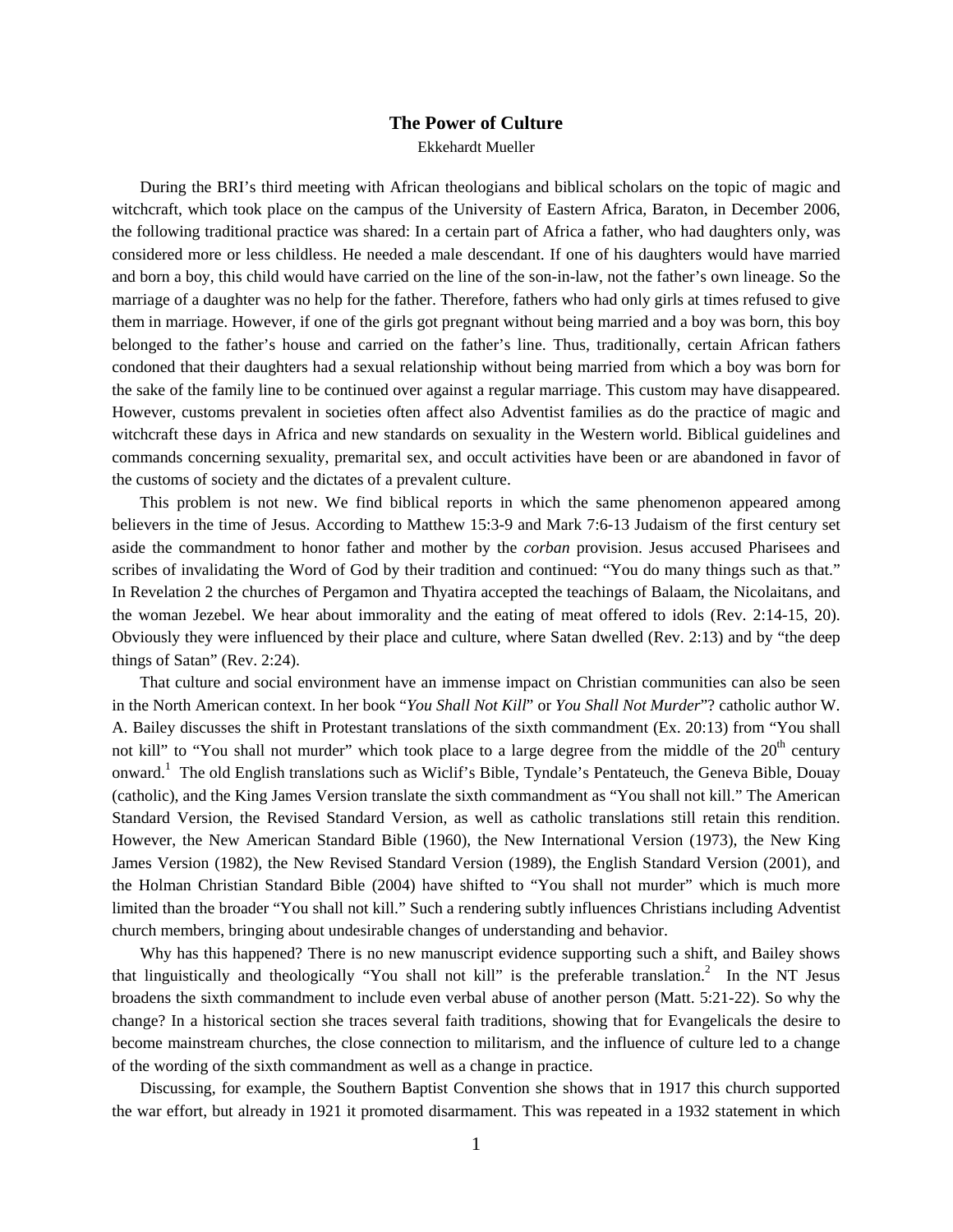Southern Baptists supported complete disarmament and the abolishment of war as a national policy, because of its incompatibility with the ethical principles of Jesus. In 1940 it was urged that the United States should not participate in World War II. In 1948 a resolution stated that peace does not come out of war and rejected the notion that wars are unavoidable. In 1967 and 1971 the call was issued to study Scripture when dealing with issues of God-and-country. However, in the 1980s a strong national defense was supported. In 1991 the military was praised for its success in Desert Storm. In 1994 the participants of D-Day were commended. In 1998 a statement of the same Convention reads that "the purpose of military combat is to use force against an enemy in order to kill, damage or destroy–a purpose and essence aligned with the male role."<sup>3</sup> In 2002 a resolution supported the war on terror, which was considered a just war. In 2003 the war in Iraq was supported and also called a just war. In 2004 the military was praised for "maintaining peace throughout the world."<sup>4</sup> This rising support for the military and for war among Southern Baptists may be connected to the decision to translate the sixth commandment as "You shall not murder."

With regard to the Assemblies of God, a Pentecostal church, Bailey summarizes her findings saying: "And so the same text was used in the Assemblies of God to reject killing in war at the beginning of the twentieth century and support it at the beginning of the twenty-first century."<sup>5</sup>

In a somewhat provocative way she states: "People want to kill people, and they want biblical permission to do so. The translators of the NRSV and the other translations of the late twentieth century gave them that permission. Both lay people and scholars have been inculturated into the societies in which they live. Those who live in cultures that sanction killing in war and capital punishment are more likely to read the sixth commandment in a more limited way because it suits a culturally created worldview."<sup>6</sup>

Where do we as Adventists stand? We too have become more mainstream and more a church than a movement, and we must recognize and admit that culture strongly influences human life including the Adventist community. Are we in danger of following older denominations by becoming completely adapted to respective cultures and social-political environments?

Culture has been understood as a framework of human belief, knowledge, and behavior that has been received and learned by one generation and passed on to the next generation. It consists of customs and traditions, language and symbols, ideas and beliefs, techniques and works of art, as well as institutions. Individuals, their physical, emotional, and mental capacities are to a large degree shaped by the culture or cultures in which they live. There are aspects of culture which are helpful for societies and are not opposed to biblical principles and the gospel of Christ and can be espoused by sincere Christians. We are not opposed to such cultural expressions at all. However, there are other aspects of culture which have to be challenged by the Word of God, and from which we must distance ourselves.

The Adventist Church has issued official statements on sexual behavior, on assault weapons, and peace.<sup>7</sup> The church supports noncombatancy.<sup>8</sup> These statements clarify where the worldwide Seventh-day Adventist Church stands with regard to these issues. However, what may be clear in these statements as to the position of the church may not be clear to all church members. It may not be the practice in some parts of the world. And what may be clear today may not be clear tomorrow. Although change is necessary as we–as individuals and as a church–grow toward Christ, not all change is desirable and beneficial. Beliefs and practices do not become right automatically because they are the cultural expression of certain societies. God's will as revealed in Scripture supersedes all human institutions and customs. Therefore, we have (1) to recognize and (2) resist cultural views and practices opposed to the gospel of Christ as well as questionable Bible translations informed by societal pressures and common practice among other Christians. Otherwise a subtle and yet strong influence will be exerted which in the long run may damage our message and mission and cause us to water down our